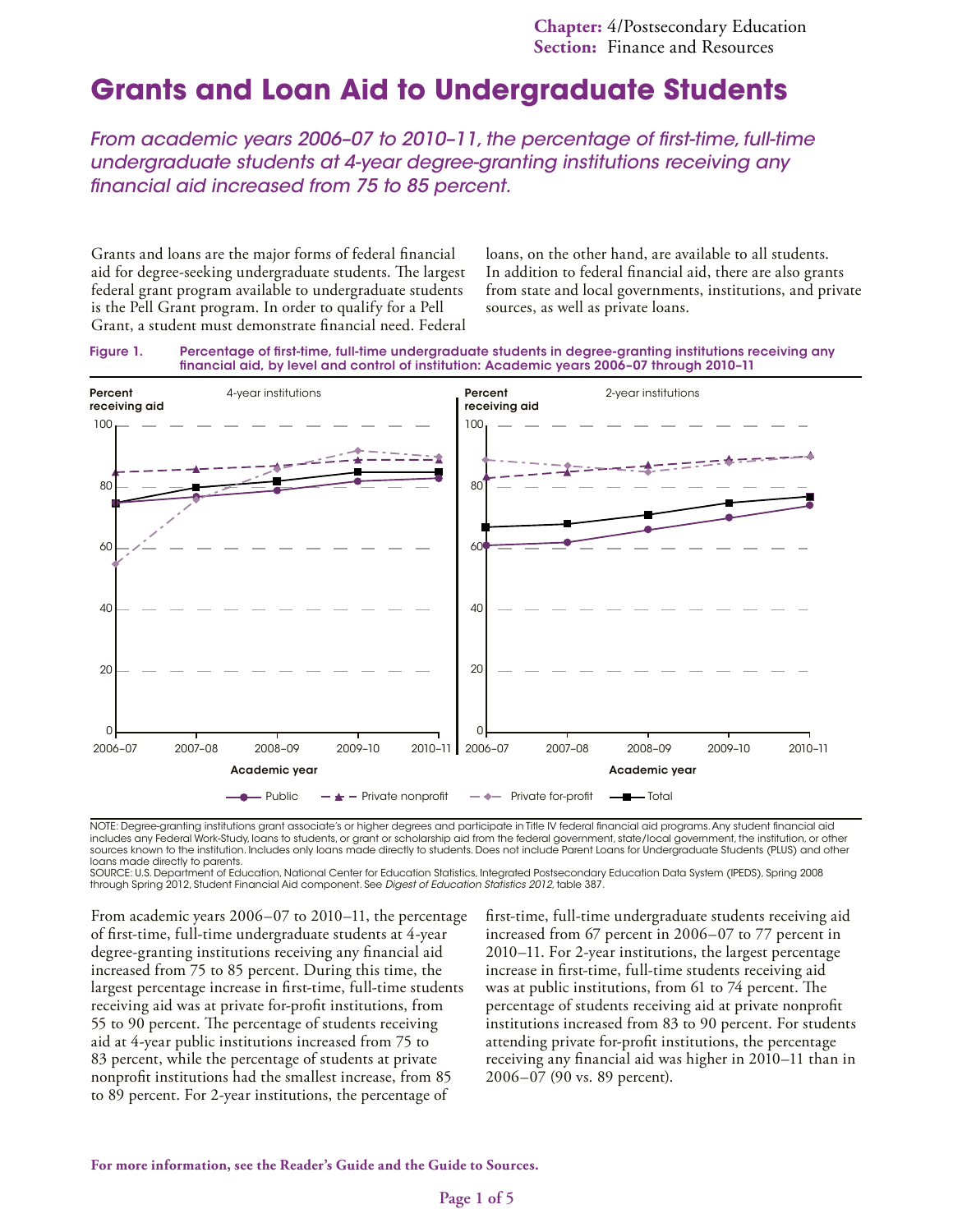#### Figure 2. Percentage of first-time, full-time undergraduate students receiving financial aid at 4-year degreegranting institutions, by type of aid and institutional control: Academic year 2010–11



NOTE: Degree-granting institutions grant associate's or higher degrees and participate in Title IV federal financial aid programs. Any student financial aid includes any Federal Work-Study, loans to students, or grant or scholarship aid from the federal government, state/local government, the institution, or other sources known to the institution. Includes only loans made directly to students. Does not include Parent Loans for Undergraduate Students (PLUS) and other loans made directly to parents.

SOURCE: U.S. Department of Education, National Center for Education Statistics, Integrated Postsecondary Education Data System (IPEDS), Spring 2012, Student Financial Aid component. See *Digest of Education Statistics 2012*, table 387.

In 2010–11, the percentage of first-time, full-time undergraduate students receiving federal grants at 4-year institutions was highest at private for-profit institutions (73 percent), followed by 39 percent of students at public institutions and 35 percent at private nonprofit institutions. In the same year, the percentage of students at 4-year institutions receiving state or local grants was highest at public institutions (38 percent), followed by 28 percent at private nonprofit institutions and 11 percent at private for-profit institutions. The percentage

of students receiving institutional grants was highest at 4-year private nonprofit institutions (80 percent), followed by 40 percent at public institutions and 24 percent at private for-profit institutions. The percentage of first-time, full-time undergraduate students at 4-year institutions receiving student loan aid was highest at private for-profit institutions (83 percent). In comparison, 64 percent of students at 4-year private nonprofit institutions and 51 percent of students at public institutions received student loan aid.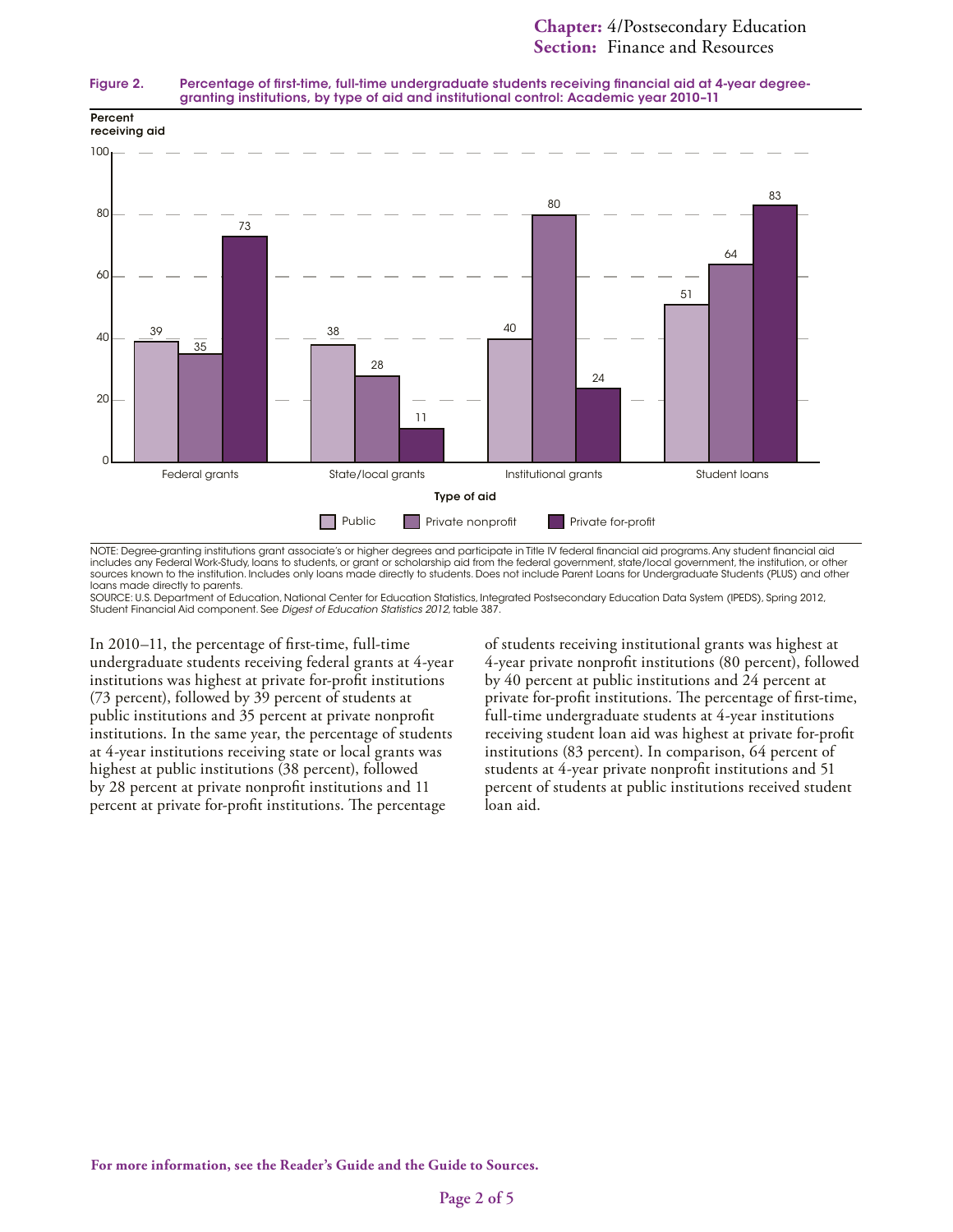



NOTE: Degree-granting institutions grant associate's or higher degrees and participate in Title IV federal financial aid programs. Any student financial aid includes any Federal Work-Study, loans to students, or grant or scholarship aid from the federal government, state/local government, the institution, or other sources known to the institution. Includes only loans made directly to students. Does not include Parent Loans for Undergraduate Students (PLUS) and other loans made directly to parents.

SOURCE: U.S. Department of Education, National Center for Education Statistics, Integrated Postsecondary Education Data System (IPEDS), Spring 2012, Student Financial Aid component. See *Digest of Education Statistics 2012*, table 387.

For 2-year institutions in 2010–11, the percentage of first-time, full-time undergraduate students receiving federal grants was highest at private for-profit institutions (76 percent), compared with 74 percent at private nonprofit institutions and 56 percent of students at public institutions. In the same year, 33 percent of students at 2-year public institutions received state or local grants, compared with 27 percent at private nonprofit institutions and 8 percent at private for-profit institutions. About 28 percent of first-time, full-time undergraduate students at

2-year private nonprofit institutions received institutional grants, compared with 11 percent at private for-profit institutions and 10 percent at public institutions. The percentage of first-time, full-time undergraduate students at 2-year institutions receiving student loan aid was highest at private for-profit institutions (82 percent), compared with 65 percent of students at private nonprofit institutions and 25 percent of students at public institutions.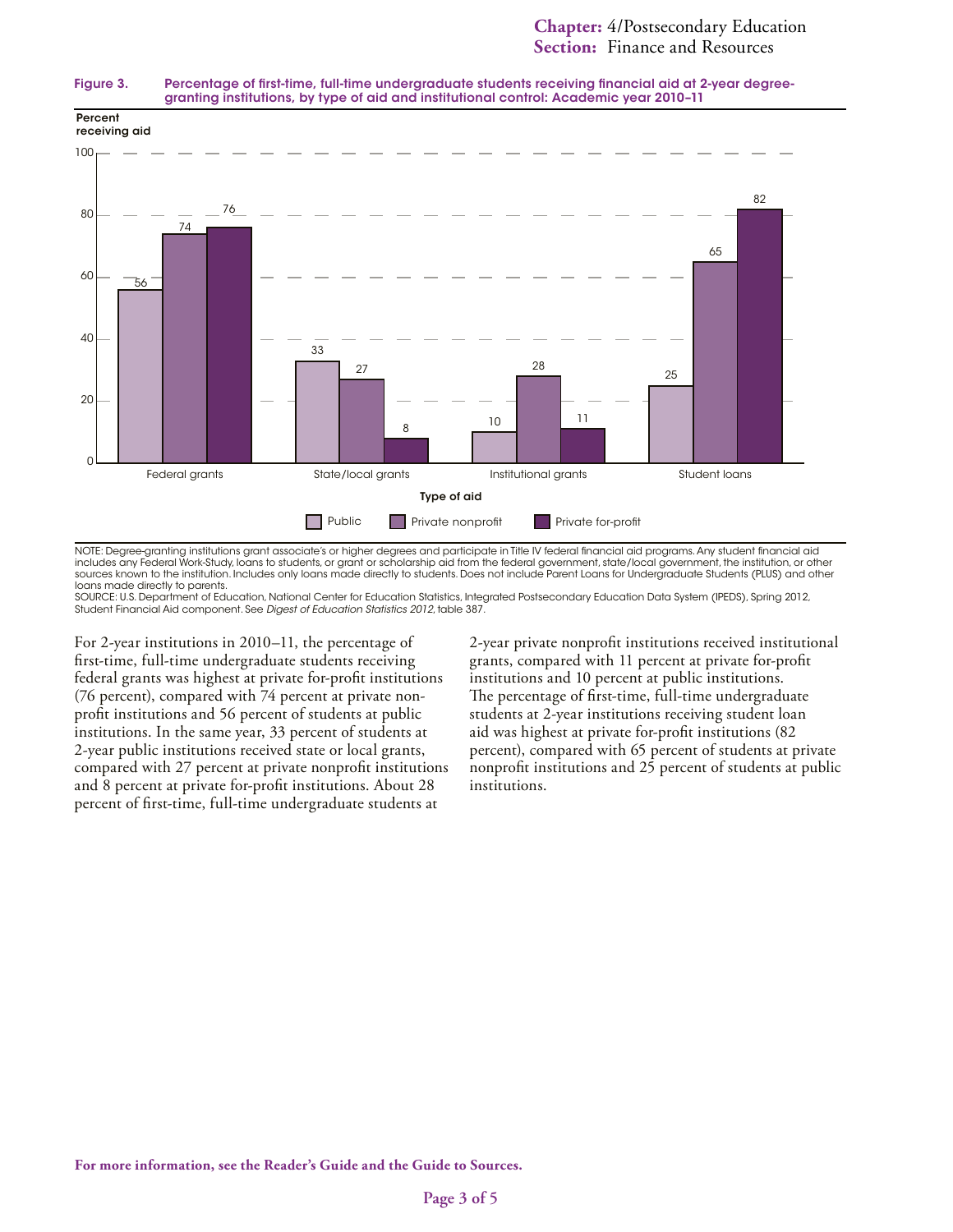#### Figure 4. Average amount of student aid awarded to first-time, full-time undergraduate students receiving aid at 4-year degree-granting institutions, by institutional control and type of financial aid: Academic year 2010–11



NOTE: Degree-granting institutions grant associate's or higher degrees and participate in Title IV federal financial aid programs. Grant award amounts are in constant 2011–12 dollars, based on the Consumer Price Index (CPI).

SOURCE: U.S. Department of Education, National Center for Education Statistics, Integrated Postsecondary Education Data System (IPEDS), Spring 2012, Student Financial Aid component. See *Digest of Education Statistics 2012,* table 387.

Average grant amounts are reported in constant 2011–12 dollars. The average institutional grant award for students receiving institutional grants at 4-year institutions was highest at private nonprofit institutions (\$14,826), compared with the average institutional grant award for those at public institutions (\$4,765) and for those at

private for-profit institutions (\$2,872). The average federal grant award for students receiving federal grants at 4-year institutions was higher for students attending private nonprofit institutions (\$5,248) than for students attending public institutions (\$5,134) and for students attending private for-profit institutions (\$4,875).